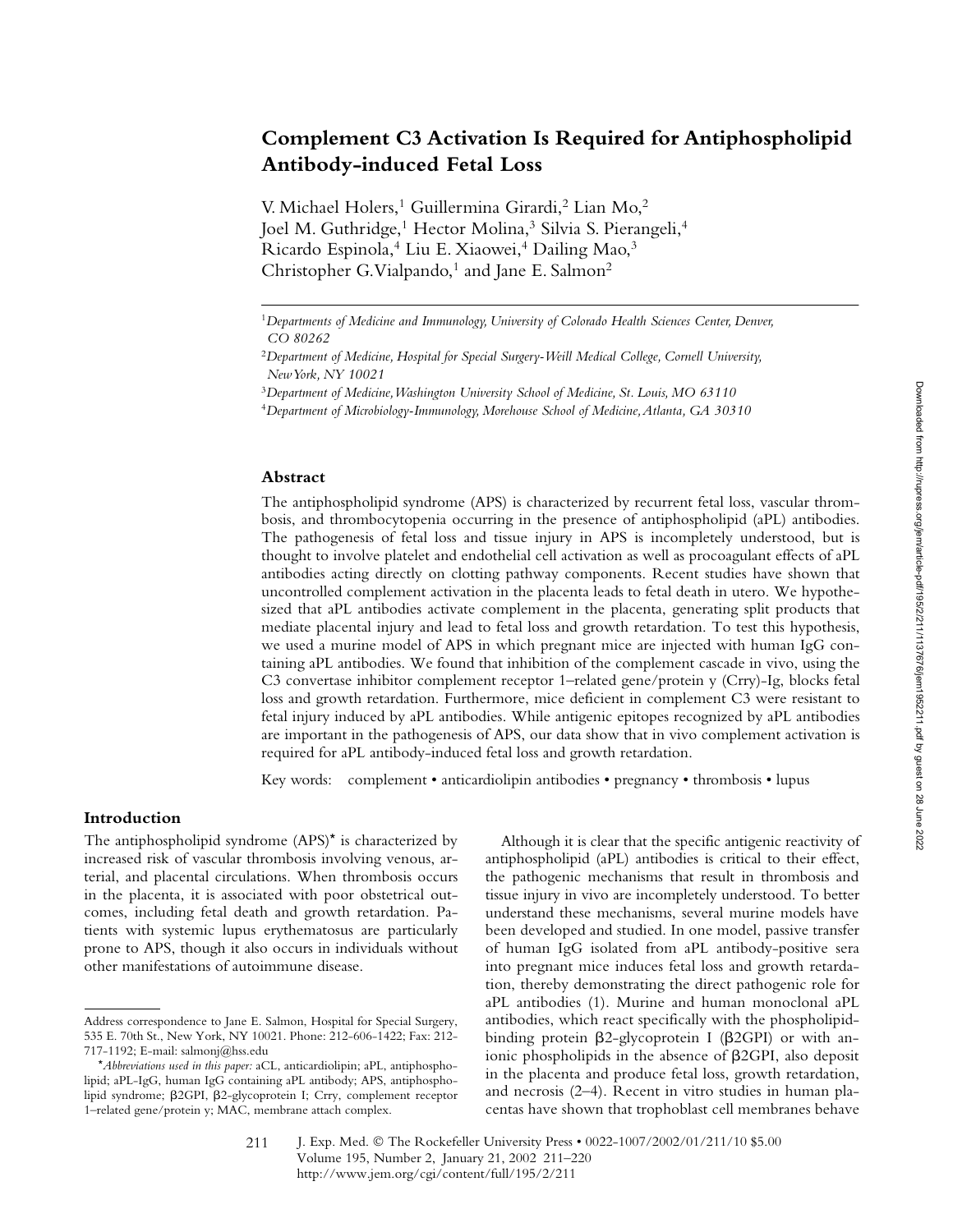as targets for  $\beta$ 2GPI-dependent and  $\beta$ 2GPI-independent aPL antibodies (5), suggesting that these antibodies and their effects are specifically targeted to the placenta.

Although the pathogenic potential of aPL antibodies that recognize specific antigens has been demonstrated, their ability to alter target antigen function has not, in and of itself, been shown to be sufficient to cause deleterious outcomes, such as fetal loss. In addition, while experimental models have emphasized the role of thrombosis in placental tissue, histopathologic findings in placentas from women with APS argue that other proinflammatory factors may contribute to tissue injury (6, 7). Thus, although in vivo and in vitro studies demonstrate that aPL antibodies trigger activation of endothelial cells and platelets, the specific mechanisms that link these events to tissue injury and, in particular, to fetal loss and growth retardation remain unknown (8–10).

Recent experiments in mice have underscored the importance of fetal regulation of complement activation to modulate potentially damaging maternal immune responses. These studies have focused on complement receptor 1–related gene/protein y (Crry), a membrane-bound intrinsic complement regulatory protein whose role is to block C3 and C4 activation on self-membranes in mice (11). That appropriate complement inhibition is an absolute requirement for normal pregnancy has been demonstrated by the finding that Crry deficiency in utero progressively leads to embryonic death (12).  $Crry^{-/-}$  embryos, generated by gene targeting, have increased deposition of activated C3 fragments and polymorphonuclear cells in the ectoplacental cone and surrounding trophoectoderm within the developing placenta. Although  $Crry^{-/-}$  embryos are present in normal numbers on day 9 of gestation, they show signs of growth retardation and all die by day 15 of gestation. No live births have been found in cohorts of  $>$ 250 newborns (12). Importantly, when the *Crry<sup>+/-</sup>* parents are intercrossed with  $C3^{-/-}$  mice to generate  $C3^{-/-}$ ,  $Crry^{-/-}$  embryos, there is complete rescue from this 100% lethal outcome and live  $C3^{-/-}$ ,  $Crry^{-/-}$  pups are born at a normal Mendelian frequency (12). This outcome provides proof that the  $Crry^{-/-}$  embryos die in utero due to their inability to suppress spontaneous complement activation and tissue damage mediated by C3.

In normal pregnancy, the human placenta appears to be subjected to complement-mediated immune attack at the maternal-fetal interface (13, 14). Although there is evidence of activated complement in the placenta, it is likely that in successful pregnancies uncontrolled complement activation is prevented by complement inhibitory proteins, such as decay-accelerating factor, membrane cofactor protein and CD59, which are present at high levels on trophoblast cells (15–20). Taken together, the murine and human findings suggest that there is recognition of fetal tissues by immune mechanisms that trigger complement fixation and that in the presence of excessive complement activation or in the absence of complement inhibitors the fetus is as risk for injury.

We hypothesized that complement activation is a necessary intermediary event in the pathogenesis of fetal loss associated with aPL antibodies. In addition to the rationale outlined above, we have considered this possibility because it is well-established that activated complement fragments themselves have the capacity to bind and activate inflammatory and endothelial cells as well as induce a prothrombotic phenotype, either directly through the membrane attach complex (MAC) or through C5a receptor (CD88) mediated effects (21, 22). In this setting, the effects of recognition of relevant target antigens by aPL antibodies and the recruitment of the complement activating effector function of the antibody Fc domain of the antibody would both be necessary for pathogenic effects in vivo. We have tested this hypothesis in the studies presented in this report. Our results demonstrate that complement activation is required for the induction of fetal loss in vivo by aPL antibodies and, therefore, that activation of complement is a critical proximal effector mechanism in aPL antibodyinduced fetal injury.

#### **Materials and Methods**

*Preparation of IgG.* Human IgG containing aPL antibodies (aPL-IgG) was obtained from a patient with APS (characterized by multiple cerebrovascular accidents, livedo reticularis, and the lupus anticoagulant) with high titers of aPL IgG antibodies  $(>145)$ GPL U) identified through the Autoimmune Registry and Repository of the Rheumatic Disease Service at the Hospital for Special Surgery, New York, NY. IgG was purified by affinity chromatography using Protein G sepharose chromatography columns (Amersham Pharmacia Biotech). Control human IgG from a healthy nonautoimmune individual was purified by an identical method. Polyclonal mouse IgG control was obtained from Jackson ImmunoResearch Laboratories. All IgG samples were treated to deplete endotoxin with Centriprep ultrafiltration devices (Millipore) and determined to be free of endotoxin contamination by the limulus amebocyte lysate assay to a sensitivity of 0.06 EU/ml (Associates of Cape Cod).

*Detection of aPL Antibodies.* Levels of human anticardiolipin (aCL) antibodies were measured by standard ELISA method performed as described previously (23). The cardiolipin solid phase assay was performed with serum samples or purified IgG fractions at 1:50 dilution. GPL U (1 GPL U equals activity of 1  $\mu$ g affinity purified IgG aCL antibody) were calculated using international standards supplied by the Rayne Institute (24). The purified IgG containing aPL antibodies used herein demonstrated high reactivity in the aCL ELISA (82 GPL U).

To determine the in vivo  $t_{1/2}$  of human aPL antibodies in the murine pregnancy model, mice were injected intraperitoneally with aPL-IgG (10 mg) and serial blood samples were collected at time points up to 36 h. Levels of human aCL antibodies in serum of the mouse were measured using the standard ELISA at 1:5 dilution.

*Complement Inhibitor Crry-Ig.* Crry-Ig was produced and purified using a previously described method (25). In brief, a soluble chimeric protein was created that contains at the amino terminus the extracytoplasmic five short consensus repeat domains of Crry that retain classical and alternative pathway complement C3 convertase inhibitory activity followed by the hinge, CH2 and CH3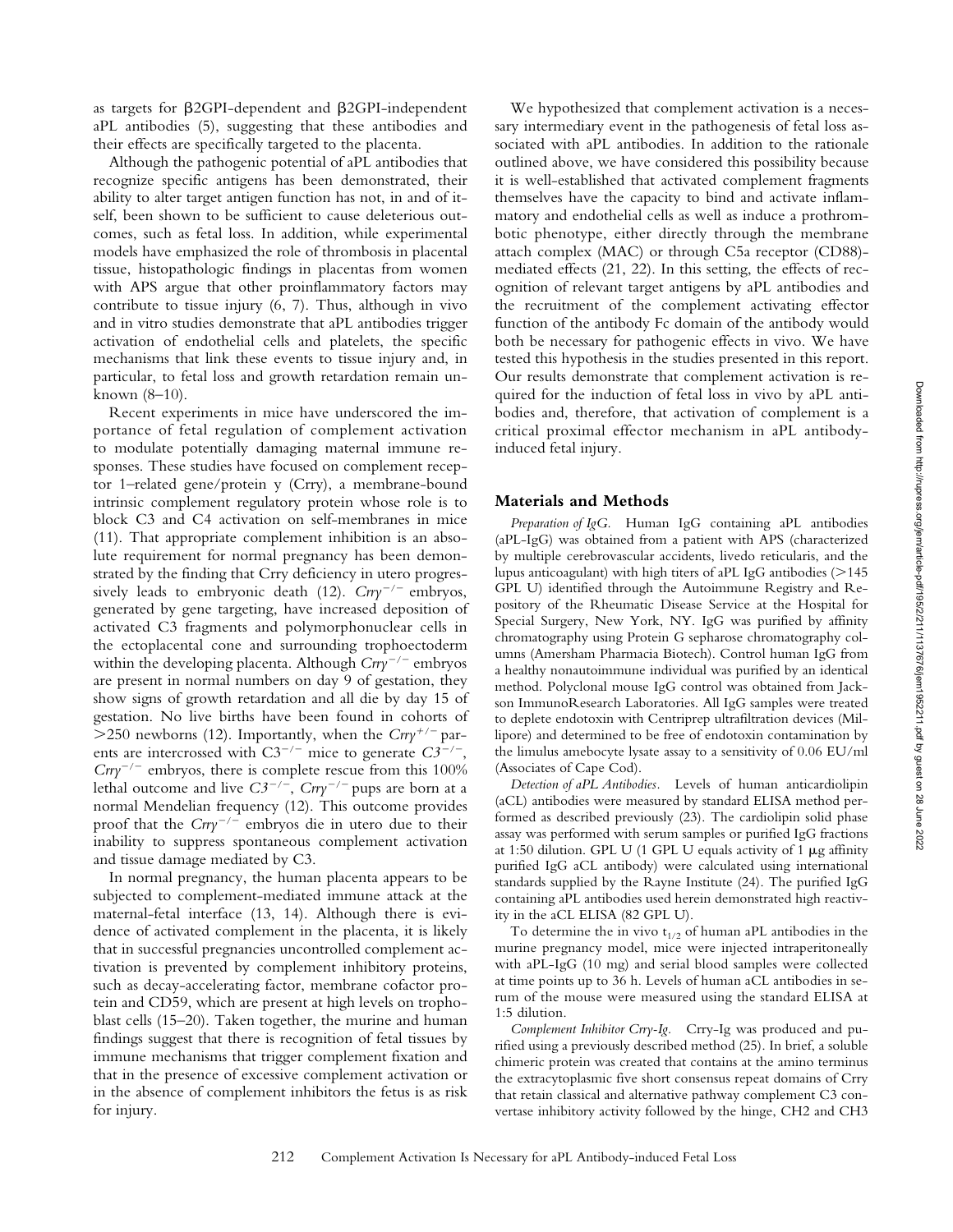domains of the noncomplement fixing mouse IgG1 isotype. This nonimmunogenic protein is produced in NS0 cells to a level of  $\sim$ 50 mg/L, purified using a multicolumn FPLC method and has been shown to effectively block complement activation by both the classical and alternative pathways (11, 25). Previous studies have also demonstrated that Crry-Ig ameliorates complementdependent in vivo effects in antiglomerular basement membrane– induced glomerular injury (25) and ischemia-reperfusion induced intestinal injury (unpublished data). For these studies, Crry-Ig was purified under LPS-free conditions and had LPS levels  $\leq 0.4$ ng/mg Crry-Ig using the limulus amebocyte lysate assay (Bio-Whittaker).

*Murine Pregnancy Model.* Female BALB/c mice (2–3-mo-old) (Taconic) were allowed to mate with previously isolated males. The presence of a vaginal plug was taken as an evidence for pregnancy. On days 8 and 12 of pregnancy female mice were treated with intraperitoneal injections of aPL-IgG (10 mg), control human IgG (10 mg), or saline as described previously (1, 26). Some mice received intraperitoneal injections of Crry-Ig (3 mg) or murine IgG (3 mg) every other day from days 8–12, an appropriate timing as the  $t_{1/2}$  of Crry-Ig in vivo is  $\sim$ 40 h and this dose has resulted in protection in other complement-dependent models. Mice were killed on day 15 of pregnancy. Uteri were dissected, fetuses and placentas were weighed, and frequency of fetal resorption was calculated (number of resorptions divided by the total number of formed fetuses and resorptions). Resorption sites are easily identified (see Fig. 2) and result from the loss of a previously viable fetus at that site. In healthy untreated mice, the frequency of fetal resorption was  $\leq 0.05$ .

 $C3^{-/-}$  mice were generated by intercrossing  $C3^{+/-}$  mice at F1 during a backcross to C57BL/6 and then propagating *C3/* progeny (27). The same aPL-IgG (10 mg) and control IgG (10 mg) were injected intraperitoneal on days 8 and 12 of pregnancy into these mice. Control mice for these experiments were B6129F1/Tac hybrid mice obtained from Taconic, which also contain a mixture of C57BL/6 and Sv129 genes. Pregnancy outcome was assessed as described above.

*Immunohistochemistry.* Deciduas were removed and frozen quickly in O.C.T. compound (Sakura) and  $10 \mu$ m-thick sections were cut. Endogenous peroxidase was quenched with 0.2%  $H<sub>2</sub>O<sub>2</sub>$  in methanol. Sections were first incubated with normal rabbit serum to block nonspecific binding (Cappel), then incubated with primary goat anti–mouse C3 (Cappel), followed by rabbit anti–goat IgG conjugated to HRP (Sigma-Aldrich). Bound HRP was detected with diaminobenzidine. Sections were counterstained with 1% methylgreen and covered with mounting medium (Cytoseal). Sections of frozen tissue were also stained with H&E.

*Analysis of Thrombus Dynamics.* To investigate the effects of Crry-Ig on thrombophilia induced by aPL antibodies, male CD1 mice (25–30 g, 4–8-wk-old) (Charles River Laboratories) were injected intraperitoneally with  $500 \mu g$  of affinity purified human aPL-IgG antibodies or control human IgG preparations at time 0 and 48 h. Methods for purification of the aPL antibodies has been described previously (28). Half of the mice in each group were treated with Crry-Ig (3 mg intraperitoneally at 0 and 48 h) and the other half were treated with polyclonal murine IgG (3 mg intraperitoneally at 0 and 48 h). Surgical procedures to study thrombus dynamics were performed 72 h after the first aPL-IgG (or control human IgG) injection. ACL antibody titers were also measured at that time.

The mouse model of thrombosis formation employed in this study has been described in detail (28, 29). Briefly, mice were anesthetized, and the right femoral vein was exposed, resulting in a 0.5-cm segment of vein free for manipulation and observation. The vein was pinched with a pressure of  $1,500$  g/mm<sup>2</sup> to introduce a standardized injury that induced a clot. Clot formation and dissolution in the trans-illuminated vein were visualized with a microscope equipped with a closed-circuit video system (including a color monitor and a recorder). Thrombus size (in square micrometers) was measured 1 min after the pinch injury by freezing the digitized image and tracing the outer margin of the thrombus. 3–5 thrombi were successfully induced in each animal, and mean values were computed.

*Data Analysis.* Data are expressed as mean  $\pm$  SD. The Student's unpaired *t* test was used to compare the frequency of fetal resorption, fetal weights, thrombus size, and aPL titers between groups. In all analyses, a probability of  $\leq 0.05$  was used to reject the null hypothesis.

## **Results**

*Crry-Ig Ameliorates aPL Antibody-induced Pregnancy Loss in BALB/c Mice.* To determine whether complement activation is necessary for aPL-IgG–induced fetal loss, we first used Crry-Ig to block complement activation in vivo. No soluble forms of Crry are found in mice, and treatment of mice with this recombinant protein results in nearly complete complement inhibition in vivo (25). BALB/c mice were treated with aPL-IgG (10 mg), control human IgG (10 mg), or saline intraperitoneally on days 8 and 12 of pregnancy. Half of the mice received Crry-Ig (3 mg intraperitoneally) every other day from days 8–12. On day 15, pregnant mice were killed, and the uterine contents were evaluated.

Treatment with aPL-IgG caused a nearly fourfold increase in the frequency of fetal resorption, while simultaneous treatment with Crry-Ig prevented aPL antibodyinduced pregnancy losses (Fig. 1 A). Fig. 2 (top) shows a representative placenta from an aPL antibody–treated mouse. The fetuses are small and two fetal resorptions are seen. In contrast, Fig. 2 (bottom) demonstrates a uterus from an aPL antibody-treated mouse that received Crry-Ig. Here, the fetal sacs are larger and no resorptions are seen.

Crry-Ig also prevented aPL antibody–mediated growth retardation in the surviving fetuses (Fig. 1 B). Treatment with aPL-IgG alone resulted in a 45% decrease in fetal weight, whereas in mice treated with aPL-IgG and Crry-Ig the weights of fetuses were nearly identical to those of control mice (Fig. 1 B). Crry-Ig prevented the aPL-IgG induced growth retardation in the fetus and in the placental elements. Importantly, Crry-Ig had no effect on either the frequency of fetal resorption or on fetal size in the absence of aPL antibody. Therefore, its protective effects are dependent on the presence of aPL antibodies in the injected human IgG.

That Crry-Ig ameliorates these effects of aPL-IgG on fetal resorption and fetal weight by complement inhibition was tested in a second series of experiments. Pregnant BALB/c mice injected with aPL-IgG were treated with 3 mg of either Crry-Ig or control murine polyclonal IgG. In these studies, the capacity of Crry-Ig to specifically prevent aPL antibody-induced fetal resorption was confirmed (Ta-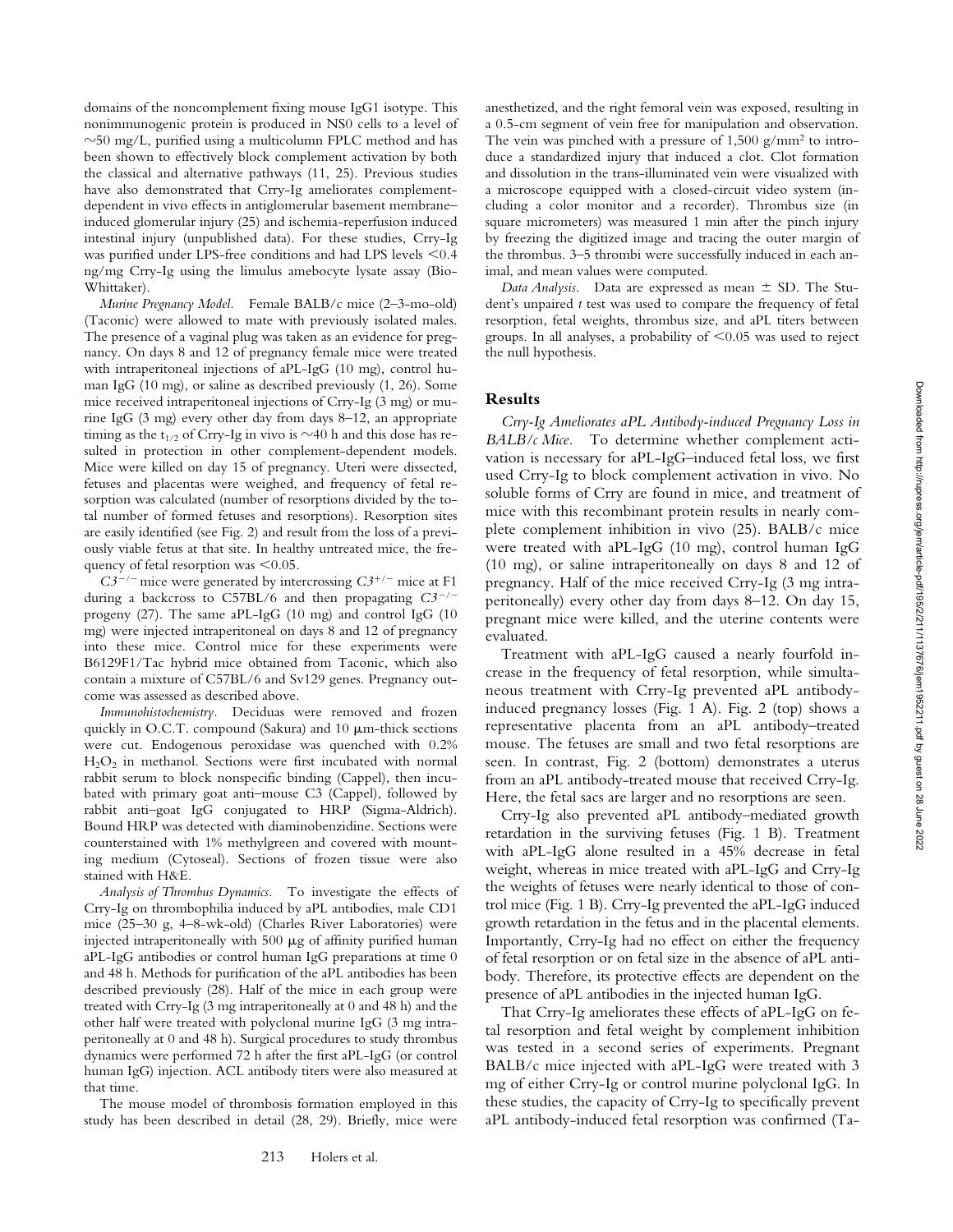

Figure 1. Crry-Ig ameliorates aPL-IgG-induced pregnancy complications. Female BALB/c mice were treated intraperitoneally with IgG (10 mg) from a patient with APS (aPL), normal human IgG (Cntrl IgG), or saline (Vehicle) on days 8 and 12 of pregnancy. Some the mice received Crry-Ig (3 mg intraperitoneal) every other day from days 8–12. Mice were killed on day 15 of pregnancy, uteri were dissected, fetuses were weighed, and frequency of fetal resorption calculated (number of resorptions/number of fetuses plus number of resorptions). There were six mice in each group. (A) Treatment with aPL-IgG caused an increase in fetal resorptions compared with vehicle or control human IgG ( $*P < 0.05$ ) which was prevented by Crry-Ig (\*aPL versus aPL plus Crry-Ig;  $P \le 0.05$ ). (B) aPL-IgG caused fetal growth retardation (\*aPL versus Cntrl IgG;  $P \le 0.01$ ) which was also prevented by Crry-Ig (\*aPL versus aPL plus Crry-Ig;  $P \le 0.01$ ).

ble I). Mice treated with aPL-IgG along with murine IgG showed a threefold increase in fetal resorption as compared with mice treated with control human IgG and murine IgG. Murine IgG had no effect on either induction of fetal loss or growth retardation by aPL-IgG. In contrast, Crry-Ig consistently prevented fetal loss and impaired growth associated with aPL antibodies (Table I). That results from experiments with monoclonal human aPL antibodies are similar to results using polyclonal aPL antibodies (data not shown), indicates that antibodies reactive with aPL, rather than xenoreactive antibodies which may be present in polyclonal human IgG, initiate complement activation, and fetal damage in our model.

To exclude the possibility that Crry-Ig altered the handling of aPL antibodies, we measured levels of human aCL-



Figure 2. Effects of Crry-Ig on aPL antibody-induced fetal resorption. Representative uteri from BALB/c mice killed at day 15 of pregnancy are shown. The top panel, from a mouse treated with aPL-IgG and murine IgG, shows eight fetuses and deciduas of varying size and two resorptions (arrows). The bottom panel, from a mouse treated with aPL and Crry-Ig, contains larger fetuses with deciduas and no resorptions.

reactive IgG in mice treated with Crry-Ig and control murine IgG. The serum  $t_{1/2}$  (3.7  $\pm$  0.9 h vs. 4.1  $\pm$  0.5 h, respectively), and peak levels (65  $\pm$  18 GPL U vs. 68  $\pm$  22 U, respectively) were indistinguishable.

*Immunohistological Analysis of aPL Antibody-induced Fetal Loss.* Spontaneous maternal complement activation at the fetal-maternal interface presents a danger to the developing fetus. In  $Crry^{-/-}$  mice complement activation causes fetal death (12). To determine whether excessive complement activation occurs within the placenta in aPL-treated mice, we conducted immunohistological analyses of decidua 90 min after the first treatment (day 8 of pregnancy) with aPL-Ig or control IgG. In preliminary experiments we confirmed that human IgG was deposited in the decidua of mice treated with aPL-IgG or with aPL-IgG and Crry-Ig, whereas there was no evidence of IgG deposition in mice treated with control human IgG (data not shown). In aPL-treated mice, the decidua was abnormal morphologically, showing focal necrosis and apoptosis with neutrophil infiltrates and loss of the fetal membrane elements (Fig. 3). This was in contrast to relatively normal appearing decidua of mice treated with control human IgG or aPL-IgG and Crry-Ig.

Staining with antibodies against the murine complement component C3 revealed extensive complement deposition within the decidua and on the extraembryonic membranes in the mice treated with aPL-IgG (Fig. 4). In the mice treated with control human IgG small amounts of C3 staining were detectable, mostly in the extraembryonic tissues, but the decidua was not inflamed and had normal cellular elements (Fig. 4). We infer that as a consequence of the large amount of activated complement produced when aPL-IgG is present within the decidua, membrane bound complement inhibitors, such as Crry, are unable to prevent complement deposition.

Treatment with Crry-Ig at the time of administration of aPL-Ig completely prevented C3 deposition on the decidua (Fig. 4). In mice treated with aPL-IgG and Crry-Ig, there was no infiltration of neutrophils, and there was normal feDownloaded from http://rupress.org/jem/article-pdf/195/2/211/1137676/jem1952211.pdf by guest on 28 June 2022

Downloaded from http://rupress.org/jem/article-pdf/195/211/1137676/jem1952211.pdf by guest on 28 June 2022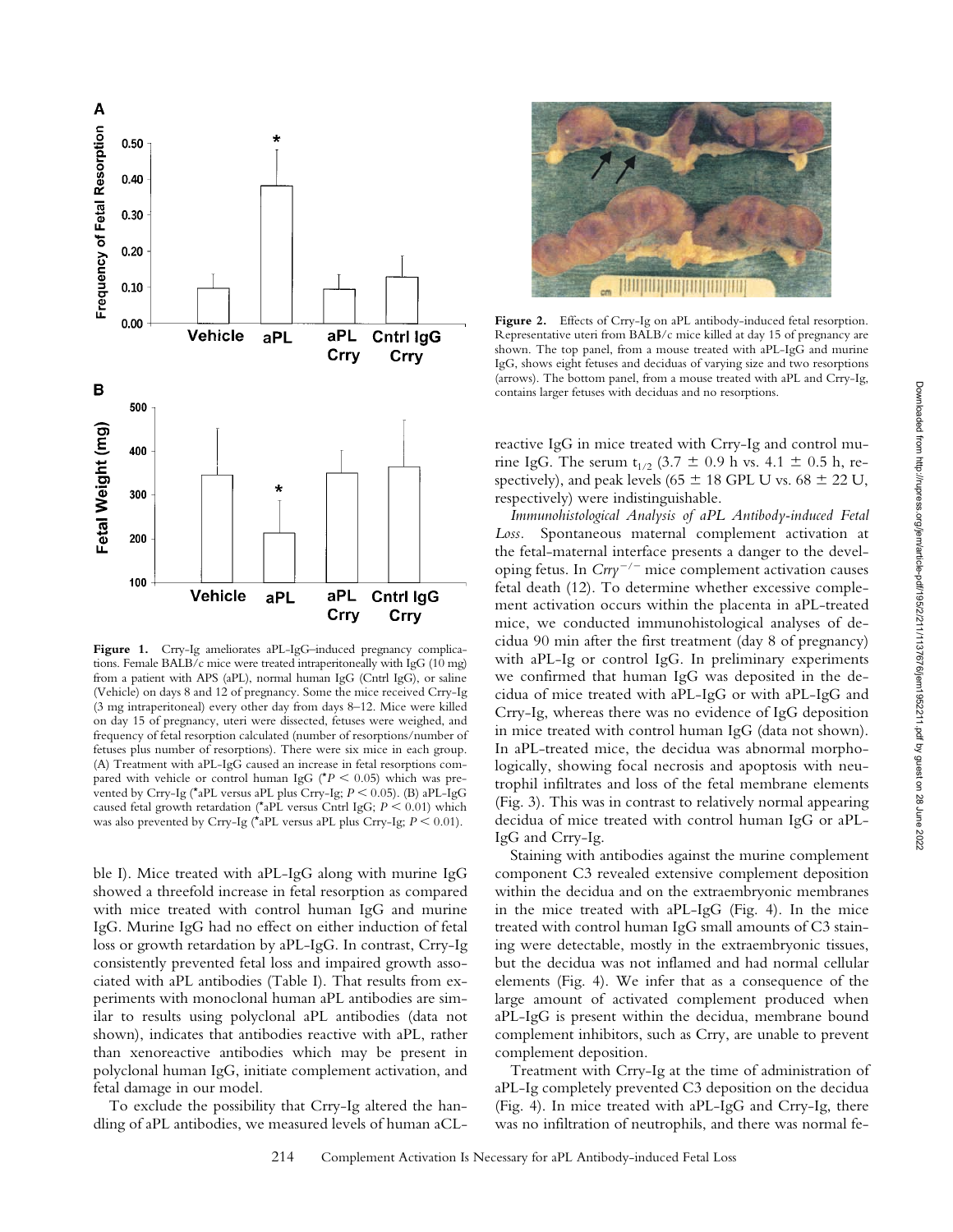**Table I.** *Crry-Ig Specifically Prevents aPL Antibody-induced Fetal Resorption and Growth Retardation*

| Human IgG source:             | aPL                     | aPL             | $C$ ntrl Ig $G$ | Cntrl $IgG$     |
|-------------------------------|-------------------------|-----------------|-----------------|-----------------|
| Mouse reagent:                | mlgG                    | $Crrv-Ig$       | mlgG            | $Crrv-Ig$       |
| Number of mice                | 11                      | 14              | 10              | 11              |
| Frequency of fetal resorption | $0.29 \pm 0.09^{\circ}$ | $0.08 \pm 0.03$ | $0.10 \pm 0.05$ | $0.08 \pm 0.03$ |
| Fetal weight (mg)             | $171 \pm 27^{\circ}$    | $256 \pm 38$    | $273 \pm 32$    | $281 \pm 34$    |

Female BALB/c mice were given aPL-IgG (10 mg) or normal human IgG (Cntrl IgG) (10 mg) intraperitoneally on days 8 and 12 of pregnancy. Mice also received either Crry-Ig (3 mg) or polyclonal murine IgG (mIgG) (3 mg) intraperitoneally every other day from days 8–12. Mice were killed on day 15 of pregnancy, uteri were dissected, fetuses were weighed, and frequency of fetal resorption calculated (number of resorptions/number of fetuses plus number of resorptions). Treatment with aPL-IgG caused an increase in fetal resorptions and a decrease in fetal weight (<sup>a</sup>aPL plus mIgG versus Cntrl IgG plus mIgG;  $P < 0.001$ ) which was prevented by Crry-Ig (<sup>a</sup>aPL plus mIgG versus aPL plus Crry-Ig;  $P < 0.001$ ). Treatment with mIgG did not affect either pregnancy outcome.

tal development (Fig. 3). Our results indicate that placental complement deposition and extensive inflammation is associated with aPL-treatment and that these effectors can be inhibited by Crry-Ig.

*C3-deficient Mice Are Protected from aPL-associated Fetal Resorption and Growth Retardation.* As an alternate approach to test the hypothesis that complement activation is required for aPL-induced pregnancy complications, we performed studies in mice deficient in complement component C3. First, aPL-IgG was shown to result in poor pregnancy outcomes in the B6129F1 hybrid mice, the control strain for the  $C3^{-/-}$  mice at the F1 backcross to

C57BL/6. Similar to BALB/c mice, there was a  $\sim$ 4-fold increase in the frequency of fetal resorption (Fig. 5). In addition, Crry-Ig treatment, when compared with the administration of control mouse IgG, specifically prevented this outcome (Fig. 5 A) as well as growth retardation (Fig. 5 B).

These experiments established the validity of using hybrid mice containing  $\sim$ 50% each of C57BL/6 and Sv129 genes. As predicted by experiments with Crry-Ig, aPL-IgG did not increase the frequency of fetal resorption in  $C3^{-/-}$  mice on the same genetic background (Fig. 5 A). The protective effects of a complete lack of complement



215 Holers et al.

**Figure 3.** APL antibody-induced necrosis and infiltration of neutrophils in decidual tissue is prevented by Crry-Ig. Pregnant mice (day 8) were injected with control human IgG (A and D), aPL-IgG (B and E), or aPL-IgG and Crry-Ig (C and F), and uteri were removed after 90 min. In mice treated with aPL-IgG there was increased density of cells and focal necrosis within the decidual tissue (B) and clumping, apoptosis, and scattered clusters of neutrophils (arrows) throughout (E). Decidual tissue from mice treated with aPL-IgG and Crry-Ig was similar to mice treated with control Ig, showing uniform, sparse cellularity (A and C) and normal appearing trophoblastic cells (D and F). Sections were stained with H&E. (A–C) Original magnification:  $\times 10$ ; (D–F) original magnification:  $\times 40$ .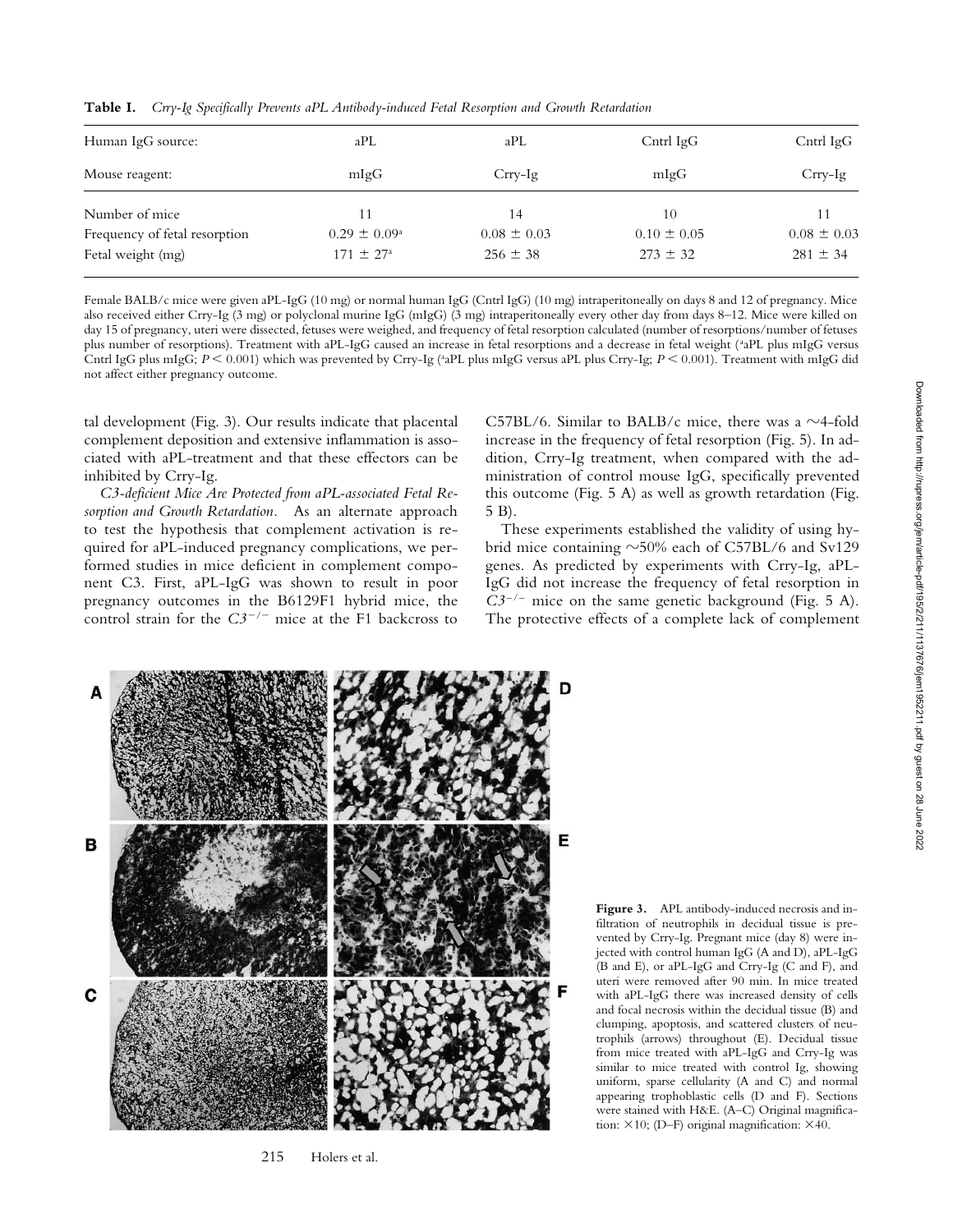

Figure 4. Complement activation in decidual tissue of aPL antibodytreated mice is prevented by Crry-Ig. Sections of decidual tissue from mice injected with control human IgG (A), aPL-IgG (B), or aPL-IgG and Crry-Ig (C) as described in Fig. 3 were stained with antibody to mouse C3. In the aPL-IgG treated mice (B), there was extensive C3 deposition in the decidua and extraembryonic membranes. In contrast, the decidual tissues from mice treated with control IgG (A) or aPL-IgG and Crry-Ig (C) show minimal staining for C3 with more intense staining on the extraembryonic tissues (arrows). Original magnification:  $\times 10$ .

C3 were also found when fetal weights were examined (Fig. 5 B). Serum  $t_{1/2}$  and peak levels of human aPL antibodies were comparable in  $C3^{+/+}$  and  $C3^{-/-}$  mice (t<sub>1/2</sub>)  $3.1 \pm 0.8$  h vs.  $3.5 \pm 0.7$  h, respectively; peak aCL levels 78  $\pm$  12 vs. 83  $\pm$  19 GPL U). These data eliminate the possibility that differences in handling antibodies in the two strains of mice account for differences in aPL-IgG– mediated pathogenicity.

Thus, using three distinct approaches, a specific complement inhibitor (Crry-Ig), genetically deficient mice  $(C3^{-/-})$ , and immunohistochemical evidence that absence of C3 deposition in Crry-Ig–treated mice correlated with improved outcomes, we have demonstrated that complement activation is required for fetal loss and growth retardation in this murine model of APS.

*Crry-Ig Inhibits aPL Antibody-induced Enhancement of Thrombosis.* To better understand the mechanism by which Crry-Ig protects against aPL-induced fetal loss, we



Figure 5. C3-deficient mice are protected from aPL antibody-induced pregnancy complications.  $C3^{+/+}$  mice (B6/Sv129F1) were treated with aPL-IgG (10 mg intraperitoneally) (aPL) or normal human IgG (Cntrl IgG) on days 8 and 12 of pregnancy. Half of the mice in each group received Crry-Ig (3 mg intraperitoneally) every other day from days 8–12 and half received control murine IgG (mIgG).  $C3^{-/-}$  mice were treated with either aPL-IgG or normal human IgG. Pregnancy outcomes were assessed as described in the legend for Fig. 1. There were 10–14 mice in each experimental group. (A) Analysis of the four groups of  $C3^{+/+}$  mice shows that treatment with aPL-IgG caused an increase in frequency of fetal resorptions in this strain (\*aPL plus mIgG versus Cntrl IgG plus mIgG;  $P \le 0.01$ , while  $C3^{-/-}$  were protected from aPL-induced pregnancy loss (aPL versus Cntrl IgG;  $P = NS$ ). In the  $C3^{+/+}$  mice, Crry-Ig prevented aPL-induced fetal resorption (\*aPL plus mIgG versus aPL plus Crry-Ig;  $P \leq 0.01$ . (B) Similarly, aPL treatment caused a decrease in fetal weight in  $C3^{+/+}$  mice (\*aPL plus mIgG versus Cntrl IgG plus mIgG;  $P \le 0.01$ ) which was absent in  $C3^{-/-}$  mice, and this was ameliorated by Crry-Ig (\*aPL plus mIgG versus aPL plus Crry-Ig;  $P \le 0.01$ ).

tested the hypothesis that complement inhibition blocks thrombosis generation in vivo. Because complement fragments (such as C3a or C5a) can directly activate endothelial cells by binding to cell surface receptors or indirectly activate endothelial cells by binding to receptors on neighboring phagocytes or platelets, they may induce a prothrombotic phenotype (30, 31). We predicted that this thrombophilic state would be prevented if complement activation were inhibited. An in vivo microcirculation model had been developed and used to show that aPL-IgG antibodies induce endothelial cell activation and enhance and accelerate thrombus formation in the presence of a vascular injury (28, 29, 32). We employed this experimental model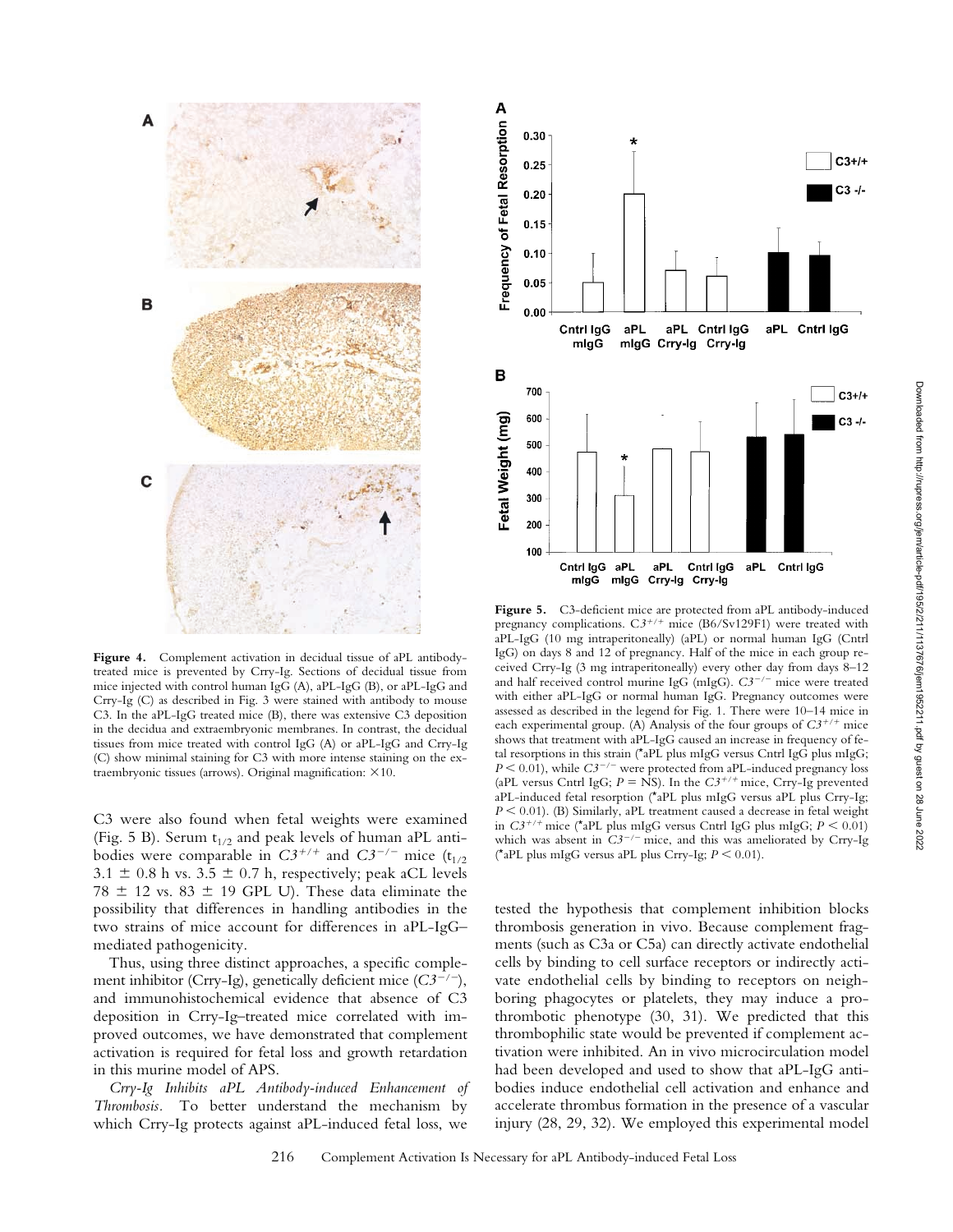of APS to examine the effects of complement inhibition on aPL-IgG–induced thrombus formation. CD1 male mice were treated with aPL-IgG or control human IgG, and half the mice in each of the two groups were treated with Crry-Ig and half with polyclonal murine IgG. 72 h after the first injection, the dynamics of surgically induced thrombus formation were measured in the right femoral vein by a standard pinch injury. There was a fivefold increase in the average size of thrombi in mice treated with aPL-IgG compared with those treated with control IgG (Fig. 6). Whereas Crry-Ig did not alter thrombus size in mice treated with control human IgG, administration of Crry-Ig significantly decreased aPL-induced enhancement of thrombosis, resulting in values near those of the controls (Fig. 6). As before, there was no difference in the peak levels of human aCL activity between mice treated with Crry-Ig and mice treated with control murine IgG (25  $\pm$  14 U vs. 31  $\pm$ 16 GPL U, respectively), excluding the possibility that the inhibitory action of Crry-Ig was related to alterations in levels of aPL antibodies.

In sum, these results demonstrate that complement activation is a central mechanism contributing to aPL antibody-induced thrombophilia, pregnancy loss, and fetal growth retardation. Although the cause of tissue injury in this disease is likely multifactoral, we have shown that complement activation is an absolute requirement for two of the most deleterious phenotypic outcomes in this condition and, therefore, that this pathway acts upstream of other effector mechanisms.

### **Discussion**

In a murine model of APS induced by passive transfer of human aPL-IgG antibodies, we have made the unanticipated finding that complement blockade at the point of C3 activation prevents fetal loss and growth retardation. In this in vivo model, using Crry-Ig, an exogenously administered inhibitor of C3 activation, and using mice deficient in C3, we have shown that complement activation plays an essential and causative role in fetal loss and tissue injury. Our studies demonstrate that, while the nature of the antigens recognized by aPL antibodies is clearly important, complement activation is the major effector mechanism by which these antibodies mediate tissue injury.

In the first series of experiments, we used Crry-Ig, a C3 convertase inhibitor that blocks activation of C3 by both the classical and alternative pathways. Because Crry-Ig is a chimera between the complement regulatory domains of Crry and the Fc domain of mouse IgG1, we compared its effects with those of polyclonal mouse IgG. That treatment with control murine IgG did not prevent the deleterious effects of aPL antibodies on fetal growth and survival indicates that the ability of Crry-Ig to bind to  $Fc\gamma$  receptors or to mediate other nonspecific effects does not determine this biologic outcome. Furthermore, measurement of aPL titers in Crry-Ig-treated and control mice demonstrated that Crry-Ig did not act simply as a competitive inhibitor of aPL antibody. Rather, our results argue that fetal damage is averted through Crry-Ig–mediated blockade of C3 activation. Indeed, our observations that Crry-Ig prevents C3 deposition within the decidua and that  $C3^{-/-}$  mice are protected from APS support our conclusion that the critical in vivo effect of Crry-Ig is related to inhibition of complement activation. In sum, using several strategies, we have shown that complement activation is the mediator of injury in this model of APS.

It is important to note that our results are also consistent with the observation that inactivation of the endogenous gene encoding for Crry is associated with inappropriate complement activation and fetal loss (12). The requirement for an inhibitor of complement suggested that complement activation is present in normal pregnancy. Indeed, we found small amounts of C3 deposition within the placentas of normal pregnant mice treated with control human IgG. However, in mice treated with aPL-IgG, C3 deposition was markedly increased. Thus, it appears that excessive complement activation in the placenta, whether due to a lack of a critical regulatory protein such as Crry or the presence of complement-fixing aPL antibodies, places the fetus at risk for growth retardation or death.

Based on our findings, we propose the following mechanism for the pathogenic effects of aPL antibodies on pregnancy outcome. First, aPL antibodies are preferentially targeted to the placenta. This has been suggested by several previous in vitro studies that showed that placental tropho-

plus Crry-Ig;  $P = NS$ ).



217 Holers et al.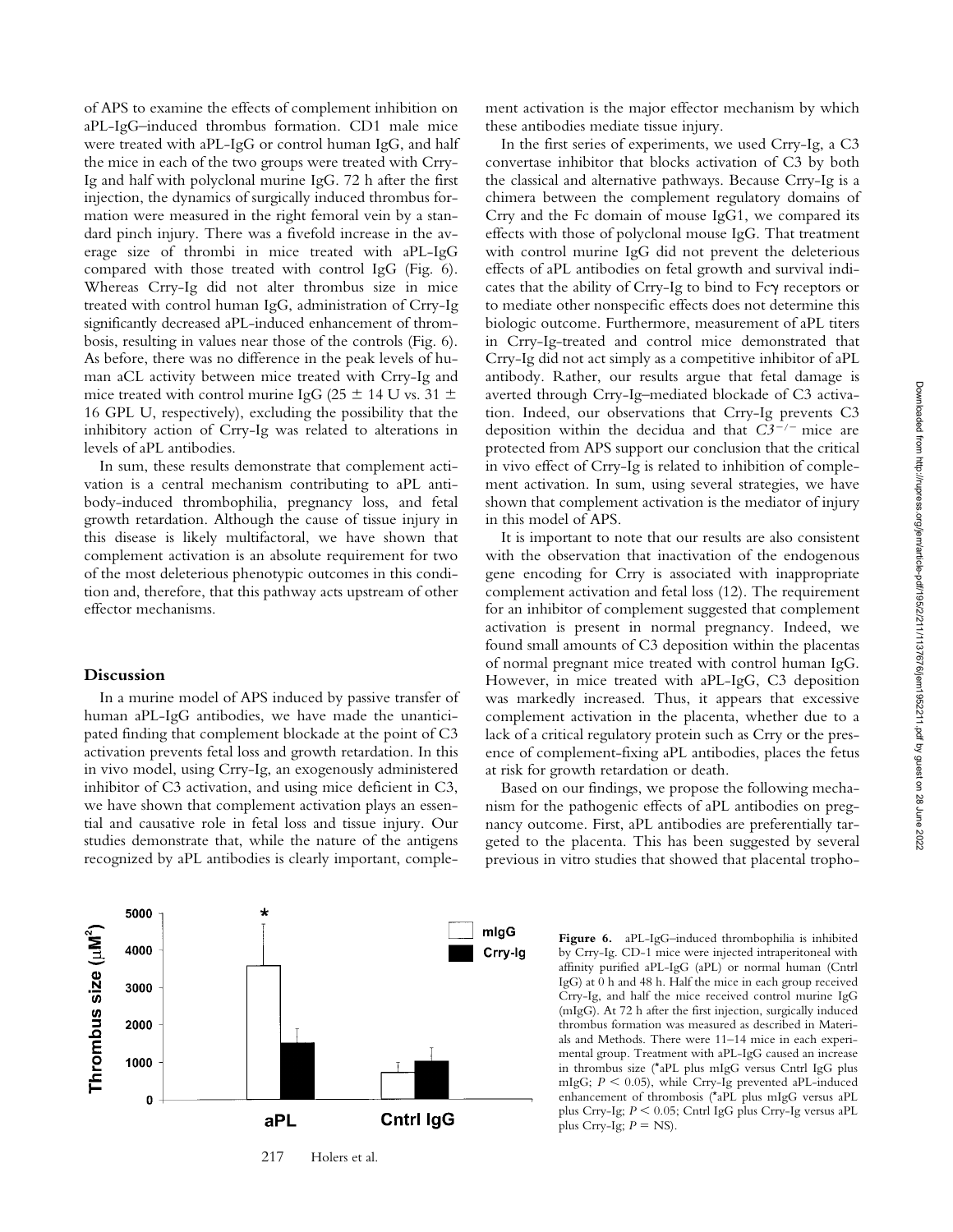blast cell membranes bind both  $\beta$ 2GPI-dependent and -2GPI-independent aPL antibodies (5, 33). Second, placental aPL antibodies promote platelet and endothelial cell activation and directly induce procoagulant activity through interaction with elements of the coagulation pathway (8, 32, 33–36). This activity, however, does not appear to be sufficient to cause fetal loss or growth retardation, perhaps because of counterregulatory mechanisms. Activation of the complement pathway by aPL-IgG amplifies these effects by stimulating the generation of further potent mediators of platelet and endothelial cell activation, including C3a, C5a, and the C5b-9 MAC. The addition of these complement activation products causes thrombosis, tissue hypoxia, and inflammation within the placenta, and ultimately leads to fetal injury. Depending on the extent of damage, either death in utero or fetal growth retardation results. That Crry-Ig blocks thrombosis initiated by aPL antibodies in an in vivo vascular injury model is consistent with our suggestion that complement activation products play a pivotal role in aPL-induced injury.

Though it is not clear from our results which complement components or receptors are primarily responsible for fetal loss mediated by aPL antibodies, likely candidates include C3a and/or C5a or the C5b-9 MAC. C5a and the C5b-9 MAC have well described effects on platelets and endothelial cells (31, 36). Future studies in mice deficient in specific complement components and receptors may identify the particular complement activation products that promote fetal loss and growth retardation.

Our model of the pathogenesis of fetal wastage in APS is fundamentally different from that previously presented by Merrill et al.  $(37)$ . These authors proposed that  $\beta$ 2GPI and C4-binding protein, a complement inhibitor that also regulates the clotting pathway, compete for binding to protein S. Their hypothesis is focused on the activities of C4-binding protein that are not related to complement. Instead, we propose that pathogenic aPL antibodies, in addition to their direct effects on platelet and endothelial cell targets, generate complement split products and MAC which cause increase tissue injury.

To extend our model of the mechanisms of fetal damage in APS to patients with this syndrome, it is important that our findings are consistent with clinical and laboratory features of patients with APS and recurrent fetal loss. We believe that they are. Histopathologic findings in placentas from women with APS argue that proinflammatory factors contribute to injury (6, 7). Previous studies have provided evidence for complement activation in the serum of pregnant patients with systemic lupus erythematosus (38), and indicate that specific patterns of complement activation are associated with either a flare of disease or preeclampsia (39). In addition, elevated complement split products have been detected in the serum of patients with other manifestations of aPL-associated disease, such as stroke and transient ischemic attack (40). Finally, recent studies using a novel assay in which complement-fixing human aPL can be distinguished from noncomplement-fixing aPL antibodies have shown that complement-fixing antibodies are highly associated with thrombosis and/or recurrent fetal loss (41). Thus, we believe that our results are consistent with the findings in patients with aPL antibody-associated recurrent fetal loss.

Treatment of patients with recurrent aPL antibody-associated fetal loss is difficult and requires the use of several anticoagulation strategies and, in some cases, immunosuppression. Despite these measures, many patients continue to suffer recurrent spontaneous abortions (42). Given the finding that the complement inhibitor Crry-Ig protects mice from the effects of human aPL antibody, it is possible that a similar strategy would provide an effective new therapy for pregnancy loss in patients. Likewise, it is possible that aPL antibody-associated thrombosis in other organs is also mediated by complement activation and may be amenable to this therapeutic approach.

We thank Dr. Edward Di Carlo for assistance with histopathology.

These studies were supported by Alliance for Lupus Research (to J.E. Salmon and V.M. Holers), National Institutes of Health R0-1 AI31105 (to V.M. Holers), the Smyth Professorship (to V.M. Holers), and the S.L.E. Foundation, Inc. (to J.E. Salmon).

*Submitted: 24 September 2001 Revised: 6 November 2001 Accepted: 28 November 2001*

# **References**

- 1. Branch, D.W., D.J. Dudley, M.D. Mitchell, K.A. Creighton, T.M. Abbott, E.H. Hammond, and R.A. Daynes. 1990. Immunoglobulin G fractions from patients with antiphospholipid antibodies cause fetal death in BALB/c mice: a model for autoimmune fetal loss. *Am. J. Obstet. Gynecol.* 163:210– 216.
- 2. Piona, A., L. La Rosa, A. Tincani, D. Faden, G. Magro, S. Grasso, F. Nicoletti, G. Balestrieri, and P.L. Meroni. 1995. Placental thrombosis and fetal loss after passive transfer of mouse lupus monoclonal or human polyclonal anti-cardiolipin antibodies in pregnant naive BALB/c mice. *Scand. J. Immunol.* 41:427–432.
- 3. Blank, M., J. Cohen, V. Toder, and Y. Shoenfeld. 1991. Induction of antiphospholipid syndrome in naive mice with mouse lupus monoclonal and human polyclonal antibodies. *Proc. Natl. Acad. Sci. USA.* 88:3069–3073.
- 4. Ikematsu, W., F.L. Luan, L. La Rosa, B. Beltrami, F. Nicoletti, J.P. Buyon, P.L. Meroni, G. Balestrieri, and P. Casali. 1998. Human anticardiolipin monoclonal autoantibodies cause placental necrosis and fetal loss in BALB/c mice. *Arthr. Rheum.* 41:1026–1039.
- 5. Di Simone, N., P.L. Meroni, N. Del Papa, E. Raschi, D. Caliandro, S. del Carlolis, M.A. Khamashta, T. Atsuni, G.R.V. Hughes, G. Balestrieri, et al. 2000. Antiphospholipid antibodies affect trophoblast gonadotropin secretion and invasiveness by binding directly and through adhered B2-glycoprotein 1. *Arthr. Rheum.* 43:140–150.
- 6. Out, H.J., C.D. Kooijman, H.W. Bruinse, and R.H. Derksen. 1991. Histopathological findings in placentae from patients with intra-uterine fetal death and anti-phospholipid antibodies. *Eur. J. Obstet. Gynecol. Reprod. Biol.* 41:179–186.
- 7. Magid, M.S., C. Kaplan, L.R. Sammaritano, M. Peterson, M.L. Druzin, and M.D. Lockshin. 1998. Placental pathology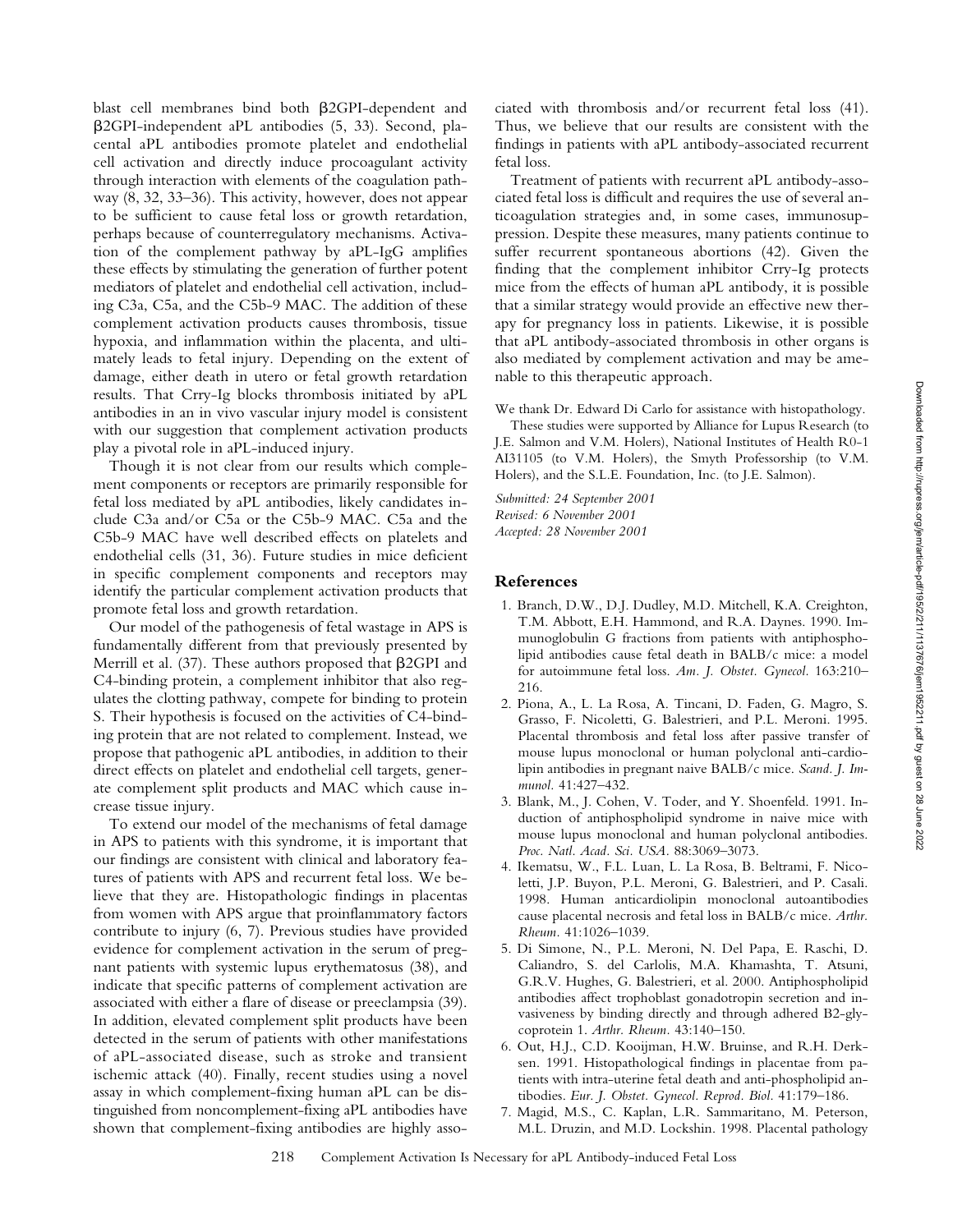in systemic lupus erythematosus: a prospective study. *Am. J. Obstet. Gynecol.* 179:226–234.

- 8. Simantov, R., J. LaSala, S.K. Lo, A.E. Gharavi, L.R. Sammaritano, J.E. Salmon, and R.L. Silverstein. 1995. Activation of cultured vascular endothelium by antiphospholipid antibodies. *J. Clin. Invest.* 96:2211–2219.
- 9. Papa, N.D., E. Raschi, G. Moroni, P. Panzeri, M.O. Borghi, C. Ponticelli, A. Tincani, G. Balestrieri, and P.L. Meroni. 1999. Anti-endothelial cell IgG fractions from systemic lupus erythematosus patients bind to human endothelial cells and induce a pro-adhesive and a pro-inflammatory phenotype in vitro. *Lupus.* 8:423–429.
- 10. Pierangeli, S.S., M. Colden-Stanfield, X. Liu, J.H. Barker, G.L. Anderson, and E.N. Harris. 1999. Antiphospholipid antibodies from antiphospholipid syndrome patients activate endothelial cells in vitro and in vivo. *Circulation.* 99:1997– 2002.
- 11. Kim, Y.U., H. Kinoshita, H. Molina, D. Hourcade, L. Esya, M. Wagner, and V.M. Holers. 1995. Mouse complement regulatory protein Crry/p65 utilizes the specific mechanisms of both decay-accelerating factor and membrane cofactor protein. *J. Exp. Med.* 181:151–159.
- 12. Xu, C., D. Mao, V.M. Holers, B. Palanca, A. Cheng, and H. Molina. 2000. A critical role for the murine complement regulator Crry in fetomaternal tolerance. *Science.* 287:498– 501.
- 13. Holmes, C.H., and K.L. Simpson. 1992. Complement and pregnancy: new insights into the immunobiology of the fetomaternal relationship. *Bailliere's Clin. Obst. and Gyn.* 6:439– 459.
- 14. Morgan, B.P., and C.H. Holmes. 2000. Immunology of reproduction: protecting the placenta. *Curr. Biol.* 10:R381– R383.
- 15. Weir, P.E. 1981. Immunofluorescent studies of the uteroplacental arteries in normal pregnancy. *Br. J. Obstet. Gynaecol.* 88:301–307.
- 16. Wells, M., J. Bennett, J.N. Bulmer, P. Jackson, and C.S. Holgate. 1987. Complement component deposition in uteroplacental (spiral) arteries in normal human pregnancy. *J. Reprod. Immunol.* 12:125–135.
- 17. Holmes, C.H., K.L. Simpson, S.D. Wainwright, C.G. Tate, J.M. Houliham, and I.H. Sawyer. 1990. Preferential expression of complement regulatory protein decay accelerating factor at the fetomaternal interface during human pregnancy. *J. Immunol.* 144:3099–3105.
- 18. Holmes, C.H., K.L. Simpson, H. Okada, N. Okada, S.D. Wainwright, D.F. Purcell, and J.M. Houliham. 1992. Complement regulatory proteins at the fetomaternal interface during human placental development distribution of CD59 by comparison with membrane cofactor protein (CD46) and decay accelerating (CD55). *Eur. J. Immunol.* 22:1579–1585.
- 19. Cunningham, D.S., and J.R. Tichenor, Jr. 1995. Decayaccelerating factor protects human trophoblast from complement-mediated attack. *Clin. Immunol. Immunopathol.* 74:156– 161.
- 20. Tedesco, F., G. Narchi, O. Radillo, S. Meri, S. Ferrone, and C. Betterle. 1993. Susceptibility of human trophoblast to killing by human complement and the role of the complement regulatory proteins. *J. Immunol.* 151:1562–1570.
- 21. Wetsel, R.A. 1995. Structure, function and cellular expression of complement anaphylatoxin receptors. *Curr. Opin. Immunol.* 7:48–53.
- 22. Shin, M.L., H.G. Rus, and F.I. Nicolescu. 1996. Membrane

attack by complement: assembly and biology of terminal complement complexes. *Biomembranes.* 4:123–149.

- 23. Gharavi, A.E., E.N. Harris, R.A. Asherson, and G.R.V. Hughes. 1987. Anticardiolipin antibodies: isotype distribution and phospholipid specificity. *Annu. Rheum. Dis.* 46:1–6.
- 24. Harris, E.N., A.E. Gharavi, S.P. Patel, and G.R.V. Hughes. 1986. Evaluation of the antiphospholipid antibody test: report of an international workshop. *Clin. Exp. Immunol.* 68: 215–222.
- 25. Quigg, R.J., Y. Kozono, D. Berthiaume, A. Lim, D.J. Salant, A. Weinfeld, P.Griffin, E. Kremmer, and V.M. Holers. 1998. Blockade of antibody-induced glomerulonephritis with Crry-Ig, a soluble murine complement inhibitor. *J. Immunol.* 160: 4553–4560.
- 26. Mo, L., and J.E. Salmon. 2001. Intercellular adhesion molecule 1 expression is required for antiphospholipid antibodyinduced pregnancy loss. *Arthr. Rheum.* 44:1225–1228.
- 27. Circolo, A., G. Garnier, W. Fukuda, X. Wang, T. Hidvegi, A.J. Szalai, D.E. Briles, J.E. Volanakis, R.A. Wetsel, and H.R. Colten. 1999. Genetic disruption of the murine complement C3 promoter region generates deficient mice with extrahepatic expression of C3 mRNA. *Immunopharmacology.* 42:135–149.
- 28. Pierangeli, S.S., X.W. Liu, J.H. Barker, G. Anderson, and E.N. Harris. 1995. Induction of thrombosis in a mouse model by IgG, IgM and IgA immunoglobulins from patients with antiphospholipid syndrome. *Thromb. Haemost.* 74:1361– 1367.
- 29. Pierangeli, S.S., J.H. Barker, D. Stikovac, D. Ackerman, G. Anderson, J. Barquinero, R. Acland, and E.N. Harris. 1994. Effect of human IgG antiphospholipid antibodies on an in vivo thrombosis model in mice. *Thromb. Haemostas.* 17:670– 674.
- 30. Benzaquen, L.R., A. Nicholson-Weller, and J.A. Halperin. 1994. Terminal complement proteins C5b-9 release basic fibroblast growth factor and platelet-derived growth factor from endothelial cells. *J. Exp. Med.* 179:985–992.
- 31. Hattori, R., K.K. Hamilton, R.P. McEver, and P.J. Sims. 1989. Complement proteins C5b-9 induce secretion of high molecular weight multimers of endothelial von Willebrand factor and translocation of granule membrane protein GMP-140 to the cell surface. *J. Biol. Chem.* 264:9053–9060.
- 32. Pierangeli, S.S., M. Colden-Stanfield, X. Liu, J.H. Barker, G.L. Anderson, and E.N. Harris. 1999. Antiphospholipid antibodies from antiphospholipid syndrome patients activate endothelial cells in vitro and in vivo. *Circulation.* 20:1997– 2002.
- 33. Donohoe, S., J.C. Kingdom, and I.J. Mackie. 1999. Affinity purified human antiphospholipid antibodies bind normal term placenta. *Lupus.* 8:525–531.
- 34. Del Papa, N., L. Guidali, A. Sala, C. Bucellati, M.A. Khamaashta, K. Ichikawa, T. Koike, G. Balestrieri, A. Tincani, G.R. Hughes, and P.L. Meroni. 1997. Endothelial cells as target for antiphospholipid antibodies. Human polyclonal and monoclonal anti- $\beta$  2-glycoprotein I antibodies react in vitro with endothelial cells through adherent  $\beta$ 2-glycoprotein I and induce endothelial activation. *Arthr. Rheum.* 40: 551–561.
- 35. Esmon, N.L., O. Safa, M.D. Smirnov, and C.T. Esmon. 2000. Antiphospholipid antibodies and the protein C pathway. *J. Autoimmun.* 15:221–225.
- 36. Devine, D.V. 1992. The effects of complement activation on platelets. *Curr. Topics Microbiol. Immunol.* 178:101–113.